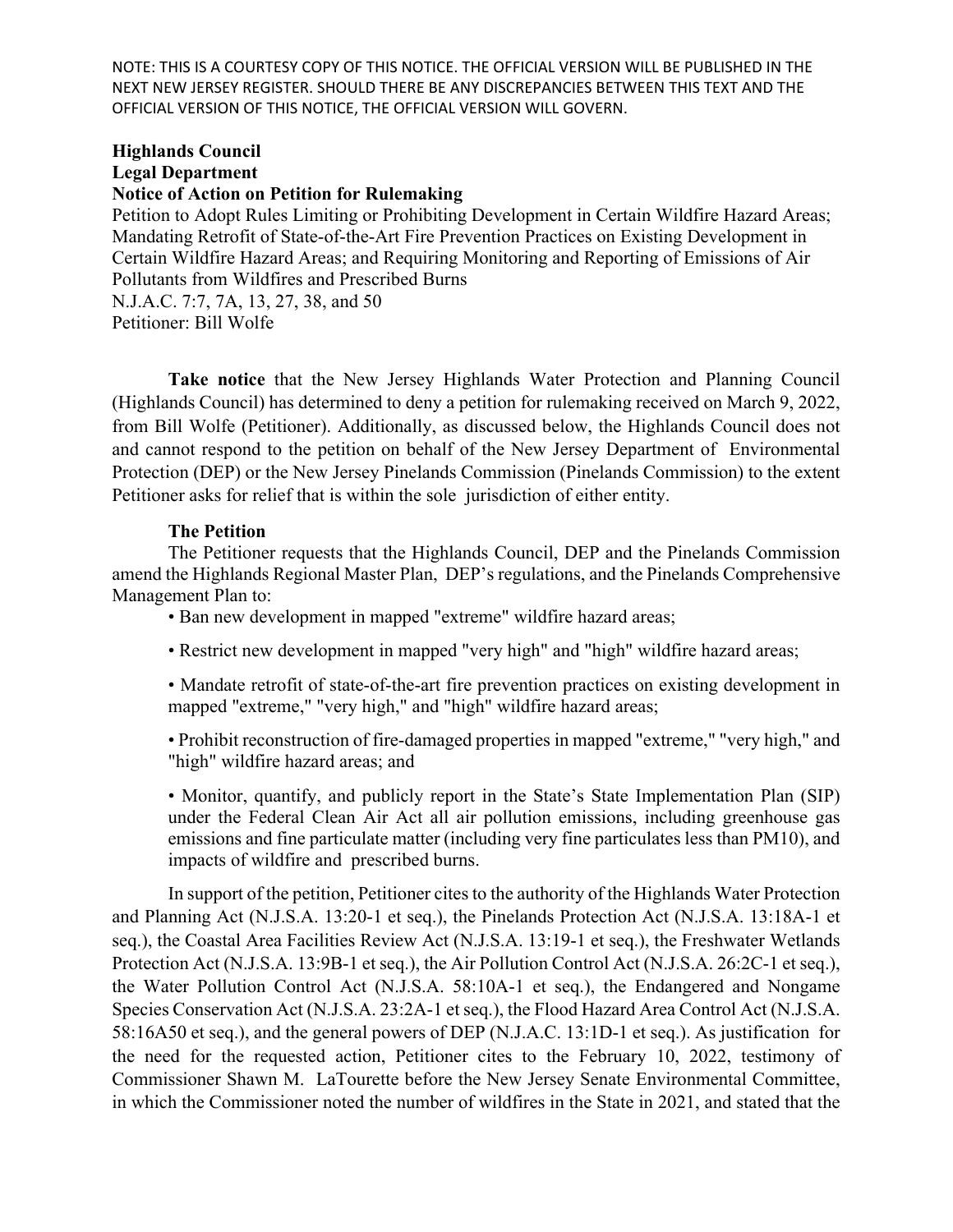NOTE: THIS IS A COURTESY COPY OF THIS NOTICE. THE OFFICIAL VERSION WILL BE PUBLISHED IN THE NEXT NEW JERSEY REGISTER. SHOULD THERE BE ANY DISCREPANCIES BETWEEN THIS TEXT AND THE OFFICIAL VERSION OF THIS NOTICE, THE OFFICIAL VERSION WILL GOVERN.

best available Department science indicates that wildfire risks and impacts are projected to increase due to climate change. Petitioner also refers to the 2019 New Jersey Hazard Mitigation Plan (2019), in particular Section 5.12, Wildfire (https://nj.gov/njoem/mitigation/pdf/2019/mit2019\_section5-12\_Wildfire.pdf), which assesses the risk and likely impact of wildfires in various regions of the State.

According to Petitioner, the State's land use planning and regulatory framework are seriously flawed and are incapable of preventing and reducing wildfire risks and impacts. Consequently, new and more stringent measures are necessary to prevent and reduce such risks and impacts. Petitioner states that he makes his petition "to protect people and property from current and projected wildfire risks and impacts; to protect ecosystems, natural resources, air quality, water quality, wildlife, vegetation, and public health from current and projected risks and impacts of wildfire; to mitigate the risks and impacts of climate change; and to reduce the occurrence and damages from wildfire disasters and the disbursements of [F]ederal and [S]tate taxpayer funded disaster assistance and response programs."

## **The Highlands Council Response to the Petition**

The Highlands Council has determined to deny this petition for rulemaking. The Highlands Council agrees with Petitioner that wildfire prevention, combating climate change and protection of the natural resources in the Highlands Region are essential actions; however, the Highlands Council has determined that a rule change is unnecessary at this time. As outlined below, notwithstanding Petitioner's Petition for Rulemaking, the Highlands Council has strong protections in place to address the aforementioned issues.

The Highlands Council encourages a comprehensive regional approach to implementing the 2004 Highlands Water Protection and Planning Act (the Highlands Act) (N.J.S.A. 13:20-14 and 15). The Highlands Act established the Highlands Council and charged it with the creation and adoption of the Highlands Regional Master Plan (RMP) to protect and enhance the natural resources within the New Jersey Highlands. Many of the "extreme" wildfire hazard areas – areas where Petitioner would like to see development banned - are located in the Preservation areas of the New Jersey Highlands; in accordance with the Highlands Act and the RMP, strong restrictions on development are already in place in these areas. Additionally, the Highlands Act requires the Highlands Council to review and update the RMP every six years, after public hearings. The Highlands Act contemplates that amendments to the RMP will arise principally out of this six-year reexamination. Accordingly, the Highlands Council follows this outlined structure to review and update the RMP in a manner that is consistent with the Highlands Act and ensures robust public participation. The RMP was most recently amended in 2019; a public comment period was held from March 27 through May 28, 2019, and the Highlands Council held six public hearings in locations throughout the state to solicit public comment. Petitioner is encouraged to comment on the Highlands Council's next RMP amendment which will take place in 2024.

The Pinelands Protection Act gives the Pinelands Council the sole authority to amend the Pinelands Comprehensive Management Plan. N.J.S.A. 13:18A-6. The DEP has the sole authority to amend the various rules implicated by this petition. Accordingly, the Highlands Council does